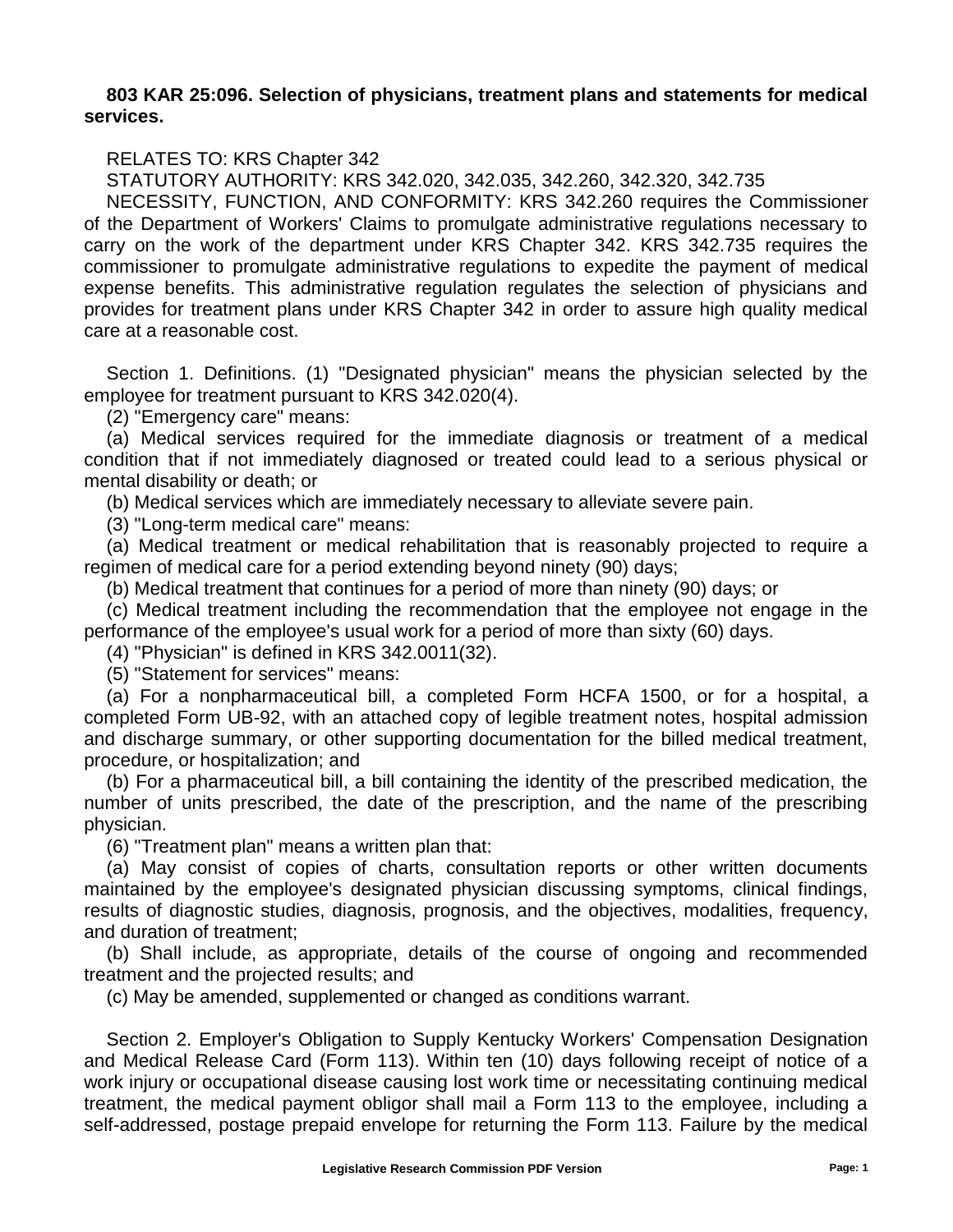payment obligor to timely mail the form shall waive an objection to treatment by other than a designated physician prior to receipt by the employee of the form.

Section 3. Employee Selection of Physician. (1) Except for emergency care, treatment for a work-related injury or occupational disease shall be rendered under the coordination of a single physician selected by the employee. The employee shall give notice to the medical payment obligor of the identity of the designated physician by tendering the completed Form 113, including a written acceptance by the designated physician, within ten (10) days after treatment is commenced by that physician.

(2) Within ten (10) days following receipt of a Form 113 designating a treating physician, the medical payment obligor shall tender a card to the employee, which shall be presented to a medical provider each time that a medical service is sought in connection with the work-related injury or occupational disease.

(3) The card shall serve as notice to a medical provider of the identity of the designated physician, who shall have the sole authority to make a referral to a treatment facility or to a specialist.

(a) The card shall bear the legend "First Designated Physician-Workers' Compensation" and shall further contain the following information:

1. Name and telephone number of the first designated physician;

2. Name, Social Security number, date of birth, and date of work injury or occupational disease and last exposure of the employee; and

3. Name and telephone number of the medical payment obligor.

(b) The reverse side of the first designated physician card shall contain:

1. A notice that treatment shall be performed by or on referral from the first designated physician; and

2. Shall further contain space for the identification and notification of a change of designated physician.

(4) Failure by the medical payment obligor to timely mail the "First Designated Physician" card shall waive an objection to treatment by other than a designated physician prior to receipt by the employee of the card.

(5) The unreasonable failure of an employee to comply with the requirements of this section may suspend all benefits payable under KRS Chapter 342 until compliance by the employee and receipt of the Form 113 by the medical payment obligor has occurred.

Section 4. Change of Designated Physician. (1) Following initial selection of a designated physician, the employee may change designated physicians once without authorization of the employer or its medical payment obligor. Referral by a designated physician to a specialist shall not constitute a change of designated physician unless the latter physician is specifically selected by the employee as the second designated physician.

(2) Within ten (10) days of a decision to change the designated physician, the employee shall complete the back of the first designated physician card and return the card with the name of the second designated physician, including a written acceptance by the second designated physician, to the medical payment obligor, which shall issue a second card within ten (10) days.

(3) The card shall bear the legend "Second Designated Physician-Workers' Compensation" and shall further contain the information required on the first designated physician card. The reverse side of the card shall contain a notice that:

(a) Treatment shall be performed by or on referral from the second designated physician; and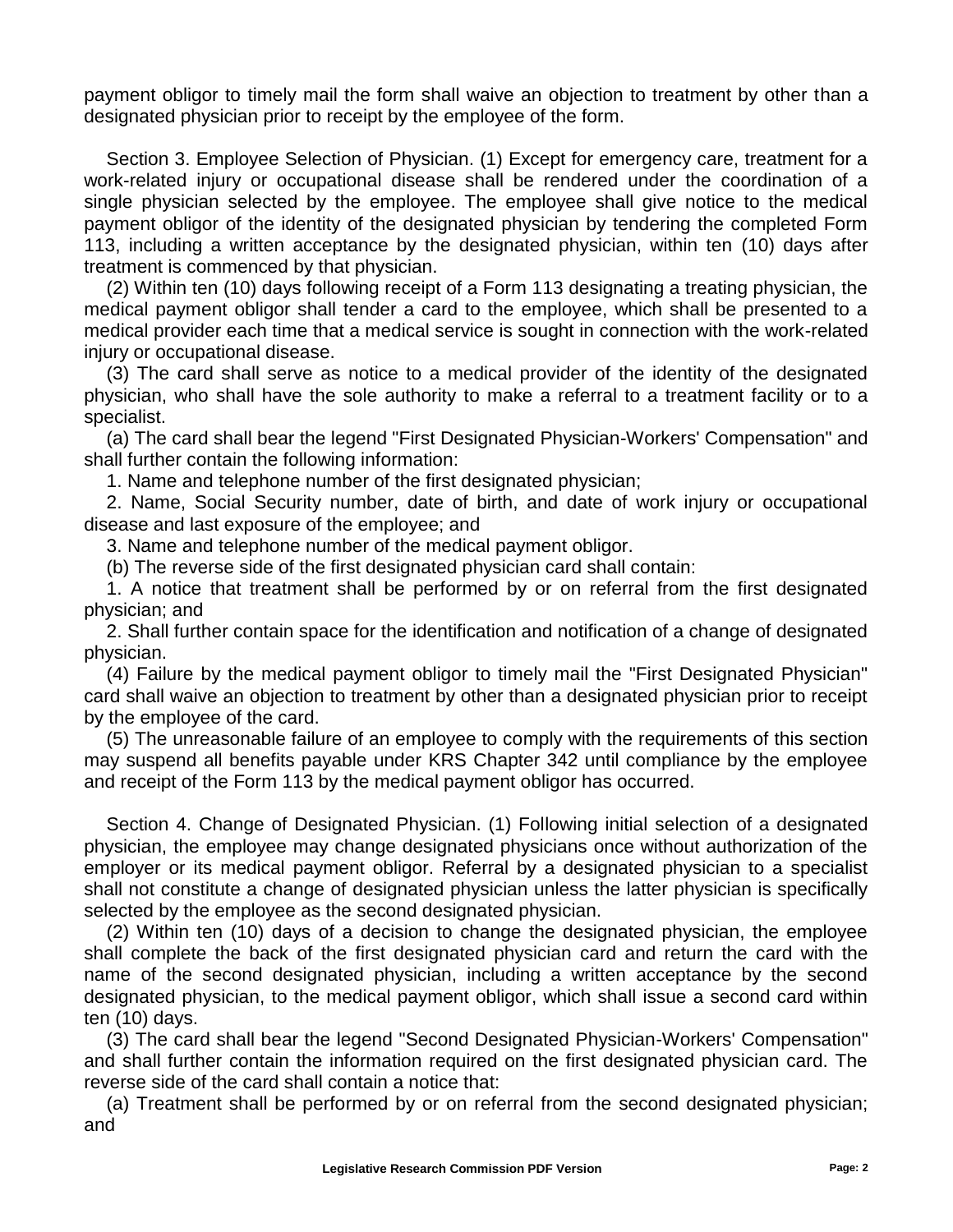(b) A further change of designated physician shall require the written consent of the employer, its medical payment obligor, arbitrator, or the administrative law judge.

(4) Failure by the medical payment obligor to timely mail the "Second Designated Physician" card shall waive an objection to treatment by other than a designated physician prior to receipt by the employee of the card.

(5) If an employee's two (2) choices of designated physician have been exhausted, he shall not, except as required by medical emergency, make an additional selection of a physician without the written consent of the employer, its medical payment obligor, arbitrator, or the administrative law judge. This consent shall not be unreasonably withheld.

(6) If the employer provides medical services through a managed health care system, it may establish alternate methods for provider selection within the managed health care plan.

Section 5. Treatment Plan. (1) A treatment plan shall be prepared if:

(a) Long-term medical care is required as a result of a work-related injury or occupational disease;

(b) The employee has received treatment with passive modalities, including electronic stimulation, heat or cold packs, massage, ultrasound, diathermy, whirlpool, or similar procedures for a period exceeding sixty (60) days. The treatment plan shall detail the need for the passive treatment, the benefits, if any, derived from the treatment, the risks attendant with termination of the treatment, and the projected period of future treatment; or

(c) An elective surgical procedure or placement into a resident work hardening, pain management, or medical rehabilitation program is recommended. The treatment plan shall set forth specific and measurable performance goals for the employee through the surgery, work hardening, or medical rehabilitation program.

(2) The designated physician shall provide a copy of the treatment plan to the medical payment obligor seven (7) days in advance of an elective surgical procedure or placement into a resident work hardening, pain management, or medical rehabilitation program. In all other instances when a treatment plan is required, a copy of the treatment plan shall be provided within fifteen (15) days following a request by the medical payment obligor. An amendment, supplement, or change to a treatment plan shall be furnished within fifteen (15) days following a request.

(3) Preparation of a treatment plan shall be a necessary part of the care to be rendered and shall be an integral part of the fee authorized in the medical fee schedule for the underlying services. An additional fee shall not be charged for the preparation of a treatment plan or progress report, except for the reasonable cost of photocopying and mailing the records.

Section 6. Tender of Statement for Services. If the medical services provider fails to submit a statement for services as required by KRS 342.020(4) without reasonable grounds, the medical bills shall not be compensable.

Section 7. Written Denial of Statement for Services Prior to the Resolution of Claim. (1) Prior to resolution of a workers' compensation claim by opinion or order of an administrative law judge, the medical payment obligor shall notify the medical provider and employee of its denial of a specific statement for services, or payment for future services from the same provider, in writing within thirty (30) days following receipt of a completed statement for services.

(2) A copy of the denial shall be mailed to the employee, employer, and medical service provider.

(3) The denial shall:

(a) Include a statement of the reasons for denial and a brief synopsis of available utilization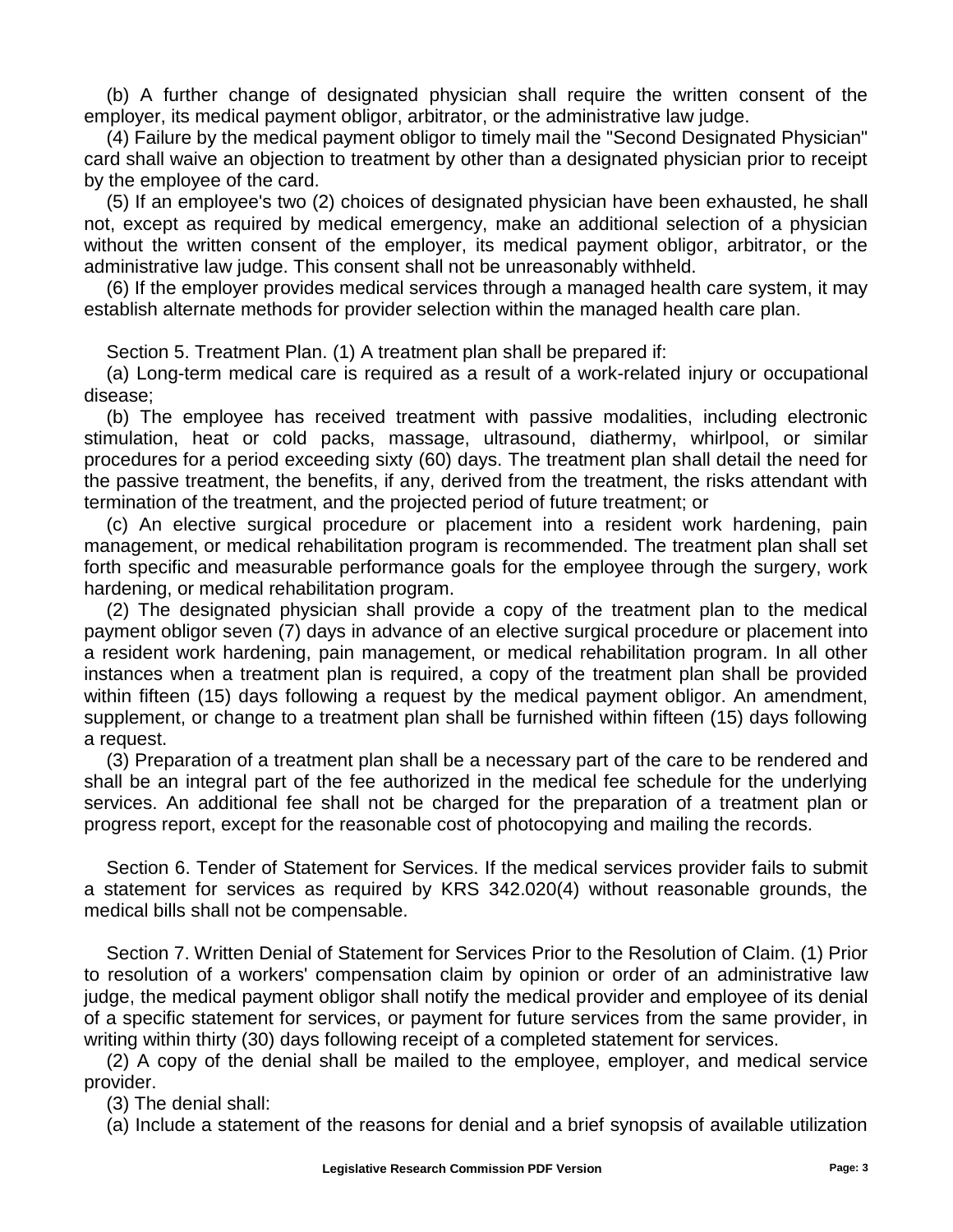review or medical bill audit procedures with relevant telephone contact numbers; and

(b) Be made for a good faith reason.

(4) Upon receipt of a denial from a medical payment obligor, a medical provider may tender a statement for services to another potential payment source or to the patient.

Section 8. Payment or Challenge to Statement for Services Following Resolution of Claim. (1) Following resolution of a claim by an opinion or order of an arbitrator or administrative law judge, including an order approving settlement of a disputed claim, the medical payment obligor shall tender payment or file a medical fee dispute with an appropriate motion to reopen the claim, within thirty (30) days following receipt of a completed statement for services.

(2) The thirty (30) day period provided in KRS 342.020(4) shall be tolled during a period in which:

(a) The medical provider submitted an incomplete statement for services. The payment obligor shall promptly notify the medical provider of a deficient statement and shall request specific documentation. The medical payment obligor shall tender payment or file a medical fee dispute within thirty (30) days following receipt of the required documentation;

(b) A medical provider fails to respond to a reasonable information request from the employer or its medical payment obligor pursuant to KRS 342.020(4);

(c) The employee's designated physician fails to provide a treatment plan if required by this administrative regulation; or

(d) The utilization review required by 803 KAR 25:190 is pending. The thirty (30) day period for filing a medical fee dispute shall commence on the date of rendition of the final decision from the utilization review. A medical fee dispute filed thereafter shall include a copy of the final utilization review decision and the supporting medical opinions.

(3) An obligation for payment or challenge shall not arise if a statement for services clearly indicates that the services were not performed for a work-related condition.

Section 9. Payment Pursuant to Fee Schedules. (1) If the statement for services contains charges in excess of those provided in the applicable fee schedule established in 803 KAR 25:089, 803 KAR 25:091, and 803 KAR 25:092, the medical payment obligor shall make payment in the scheduled amount and shall serve a written notice of denial setting forth the rea-son for refusal to pay a greater amount.

(2) Following receipt of a final medical bill audit reconsideration decision pursuant to 803 KAR 25:190, the medical provider shall file within thirty (30) days a medical fee dispute in accordance with 803 KAR 25:012 to dispute the amount of payment.

Section 10. Patient Billing. (1) A medical provider may tender a statement for services to a patient once it has received:

(a) A written denial from the medical payment obligor; or

(b) An opinion by an administrative law judge finding that the services were unrelated to a work injury or occupational disease.

(2) The medical provider shall not bill a patient for services which have been found to be unreasonable or unnecessary by an administrative law judge, if the medical provider has been joined as a party to a workers' compensation claim or to a medical fee dispute and has had an opportunity to present contrary evidence.

(3) The medical provider shall not bill a patient for services which have been denied by the payment obligor for failure to submit bills following treatment within forty-five (45) days as required by KRS 342.020 and Section 6 of this administrative regulation.